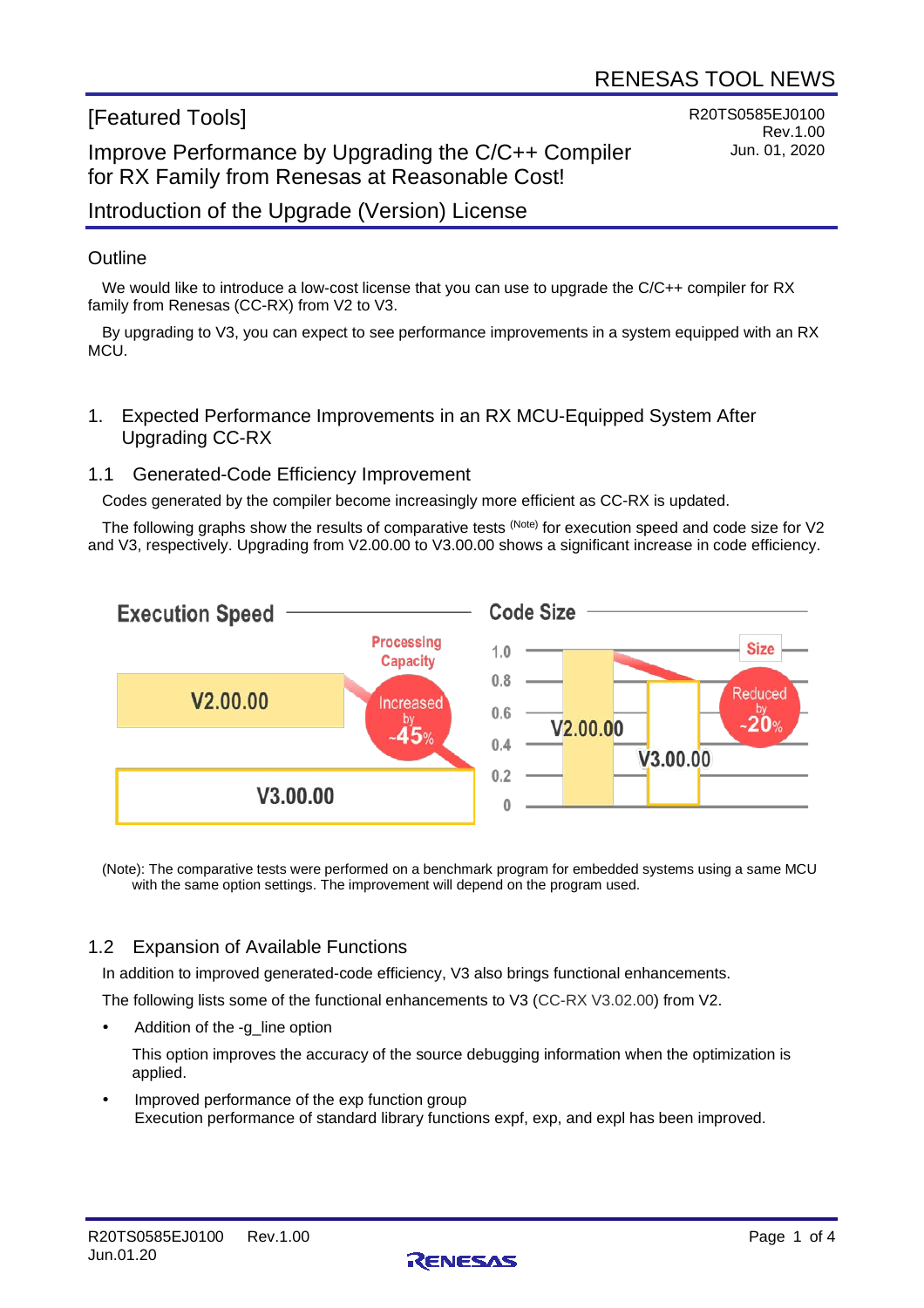#### 2. Upgrade (Version) License: An Outstanding Upgrade Opportunity for Ver.3

CC-RX needs a different license for each version. This means V2 (V2.\*\*.\*\*) and V3 (V3.\*\*.\*\*) are separate licenses. Therefore, you need a V3 license to use V3.

However, if you own a V2 license, you can use V3 by purchasing an additional Upgrade (version) license. You do not need to purchase a new V3 license. Note that these licenses are not available as annual licenses.



Features

- **More cost-effective than purchasing a V3 license.**
- **The V2 license will remain valid. You will be able to use both V2 and V3.**

If you are a V2 licensee, purchase an Upgrade (version) license to enjoy the improved performance of an RX MCU-based system at reasonable cost!

#### 3. Introducing Other Compiler Licenses

For the CC-RX package from Renesas, the following licenses are available in addition to a floating license and a node-locked license:

- Standard license and professional license (they differ in compiler additional functions)
- Annual license and permanent license (they differ in effective period)

There is also an Upgrade (edition) license for upgrading the standard version to the professional version.

Choose an optimum combination of licenses depending on your development needs.



For more information about licenses, see the compiler license web page below. [https://www.renesas.com/compiler\\_licenses](https://www.renesas.com/compiler_licenses)

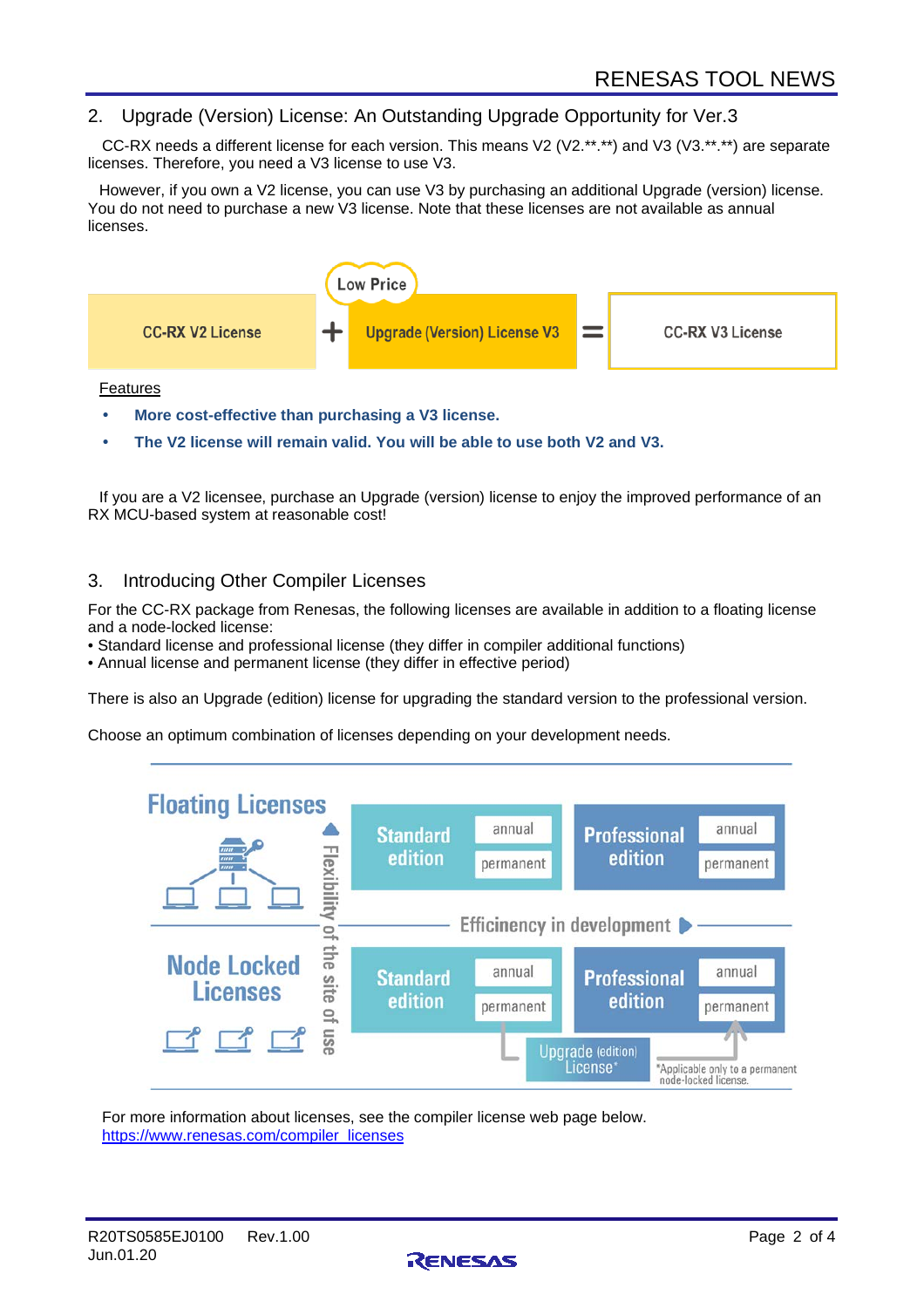## 4. Purchasing the Product

For product ordering, contact your local Renesas Electronics sales office or distributor.

Refer to the CC-RX web page for more information. [https://www.renesas.com/rx\\_c](https://www.renesas.com/rx_c)